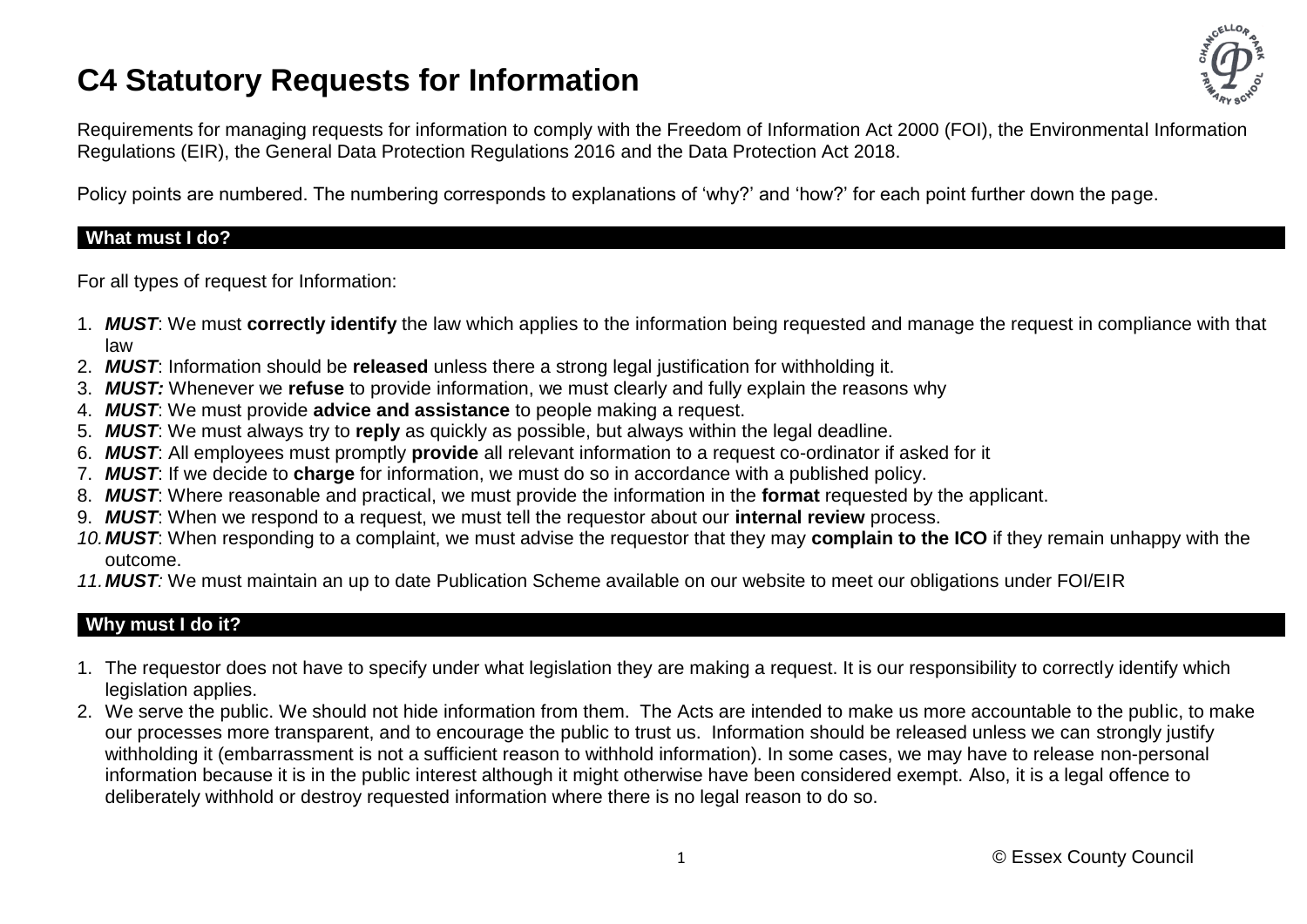- 3. We will not be obliged to provide all or part of the information requested if a legal justification applies. If we believe a reason does apply then we must help the public to challenge our decisions effectively by giving our reasons and doing so clearly and fully in line with the requirements of the Acts. This is a legal requirement.
- 4. The Acts require us to assist requestors, especially where we may be considering refusing a request, in guiding the public on how to clarify or re-scope their request to achieve the best outcome. This is a legal requirement.
- 5. The laws provide statutory deadlines for responding to a request; FOI & EIR 20 working days and DPA one month. There are limited reasons to extend the deadlines. The laws expect information to be well managed and accessible, therefore there is an assumption that requests should be routinely responded to well in advance of the deadline.
- 6. In order to comply with regulator and corporate targets for fulfilling requests, all employees have a role to play in making information relevant to the request available promptly so that a response can be drafted within the timescale.
- 7. The laws require us to make clear the basis for charging to ensure that charges are fair and un-obstructive. We must tell requestors whether a charge applies before we provide the information and we should tell them what that charge will be.
- 8. The acts duty on us to provide information in a format that the requester would find most convenient to their needs. We may refuse unreasonable demands and charge in certain cases, but in principle the requestor should be able to receive the information in the way they specify.
- 9. It is a requirement of the act to have an internal review process. Where a requestor expresses dissatisfaction with a response, this must be treated as a complaint. The act states that expressing dissatisfaction is enough to require us to treat it as such. The ICO requires us to complete the internal review process before it will accept an escalation of a complaint to their office.
- 10.This is a statutory requirement.
- 11.This is a statutory requirement.

## **How must I do it?**

- 1. Follow guidance and training to correctly identify whether the request should be handled under FOI, EIR or DPA/GDPR.
- 2. By following the points of this policy and accompanying guidance and training
- 3. Ensure the employee making decisions about what can be released and drafting the response has access to legal guidance in order to make the response full and compliant with the law.
- 4. Discuss the likely response with the requestor if their request is likely to be refused and explain options that would help them receive as useful a response as possible within the limits of the law. Although we should not ask requestors what they intend to do with the information they have requested, we can explain what we do hold and what is likely to be disclosable to them.
- 5. We must record performance against the statutory deadlines to ensure we are aware of how well we are complying with the law and to help make changes to processes if necessary.
- 6. Make sure the information you manage is accessible and well structured so that you can retrieve it quickly when requested.
- 7. It is not lawful to charge for information without a published policy explaining the basis for arriving at a fee. In the absence of a published policy, charges are not made.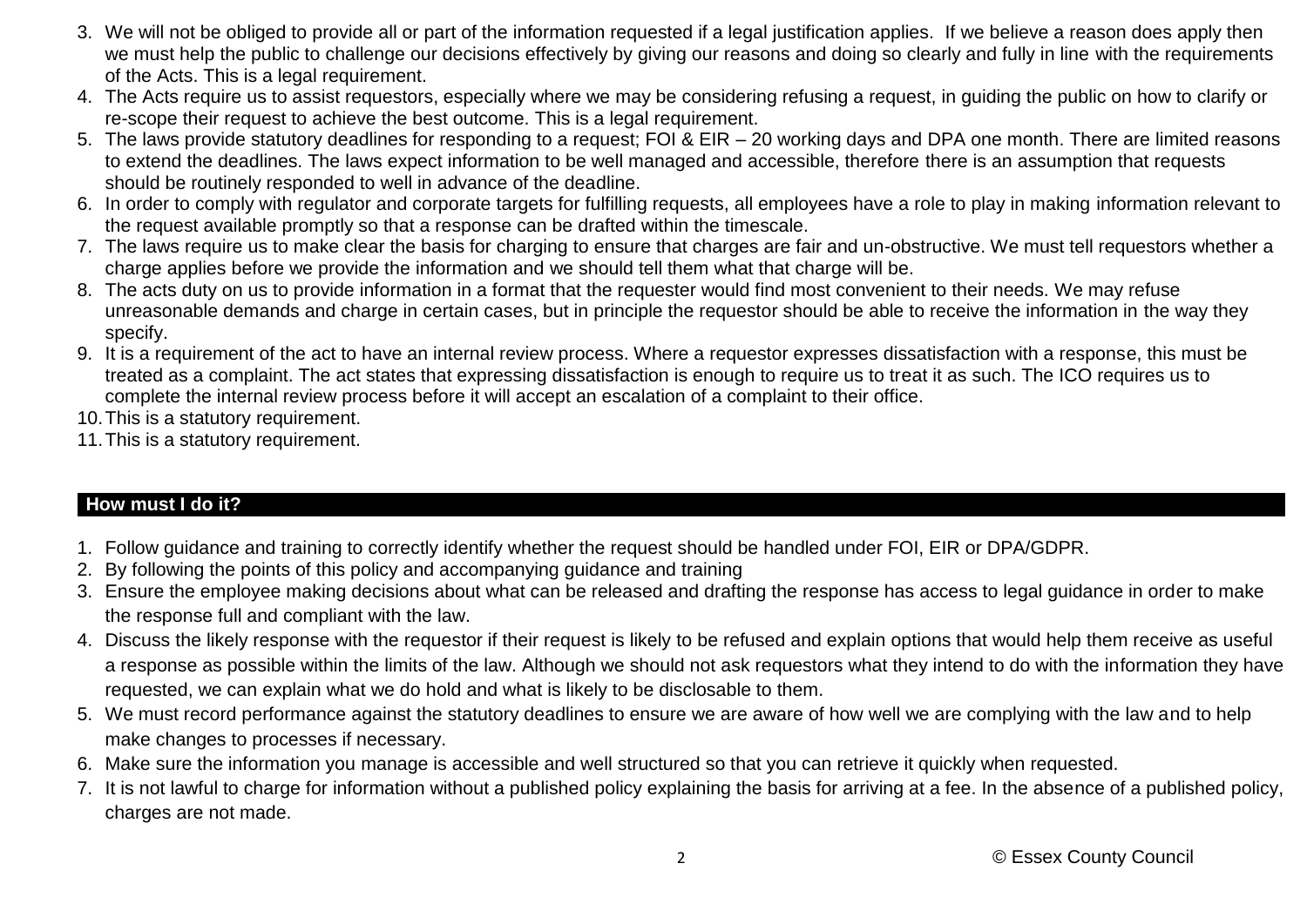- 8. There must be strong prohibitive reasons not to provide information in a format that is within our ability to provide. Conversion to a new format is however different to having to significantly edit and rearrange information to make it legible in the format requested. Under the latter circumstances, a refusal may be valid but advice should be sought if unsure.
- 9. We choose to manage complaints (known as Internal Reviews) within 20 working days. Where a simple error has been made in the response it may be that the issue can be resolved informally. If not, then a full review of how the request was handled is required. This must be undertaken by an employee who was not involved in drafting or approving the original request, although the employee drafting the response may discuss how the original request was handled with those involved.
- 10.Ensure that the contact details for the ICO are provided to the requestor on any response documentation and explain when it is appropriate to escalate a complaint the ICO in order to make requestors aware of their rights
- 11.To enable requestors to understand the types of information the organisation holds, what format it can be disclosed in, and whether charges apply.

## **What if I need to do something against the policy?**

If you believe you have a valid business reason for an exception to these policy points, having read and understood the reasons why they are in place, please raise a formal request by contacting the school office.

| <b>Document Control</b> |                           |
|-------------------------|---------------------------|
| Version:                | $\mathbf{2}^{\mathsf{I}}$ |
| Date approved:          | January 2021              |
| Approved by:            | <b>GDPR Working Party</b> |
| Next review:            | January 2022 (1 Year)     |

#### **References**

- Data Protection Act 2018
- Freedom of Information Act 2000
- Environmental Information Regulation 2005